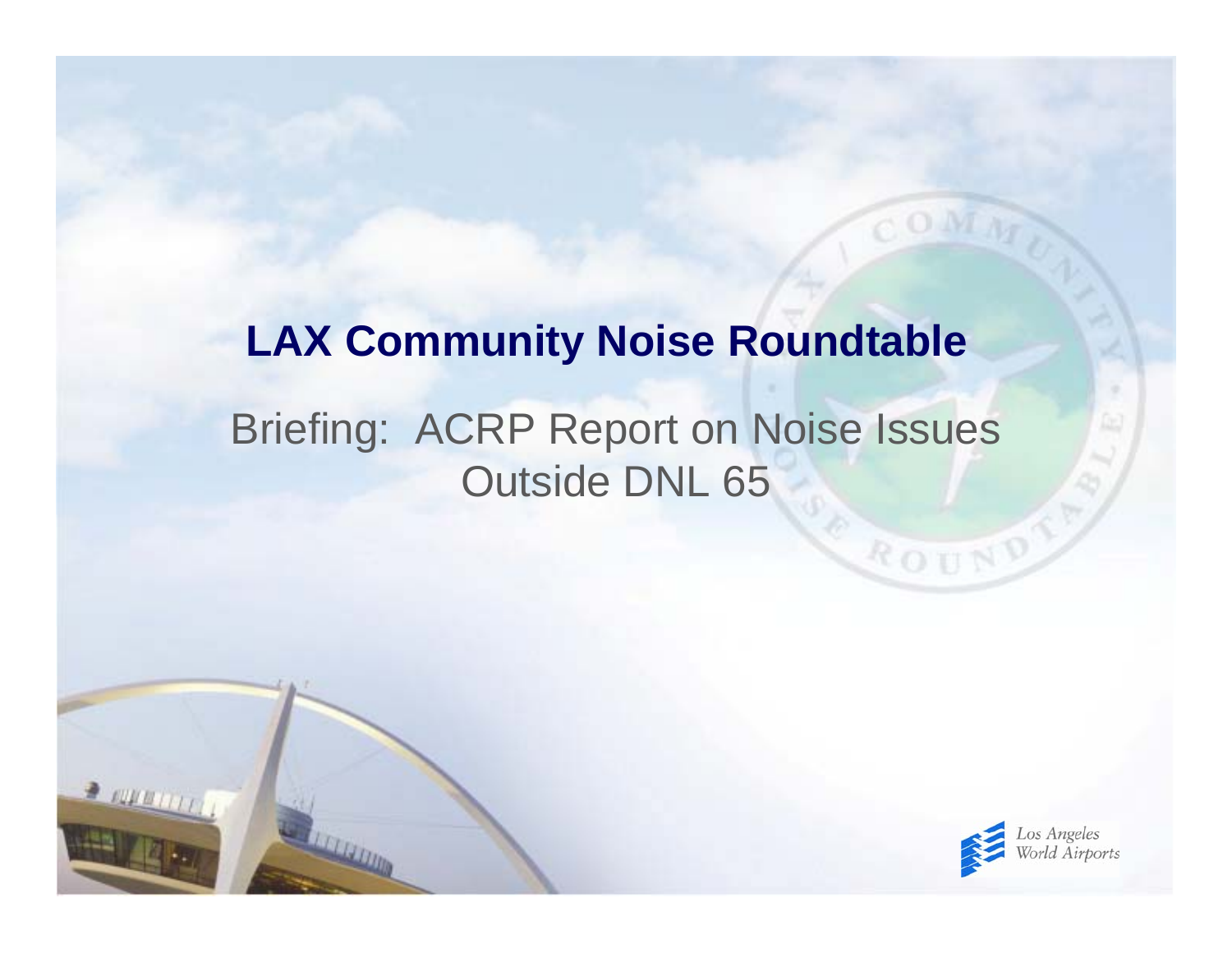# **Agenda**

- **Overview of ACRP**
- **Study Design**
- **Results**

 $27000000$ 

• **Discussion**



COMM

ROUND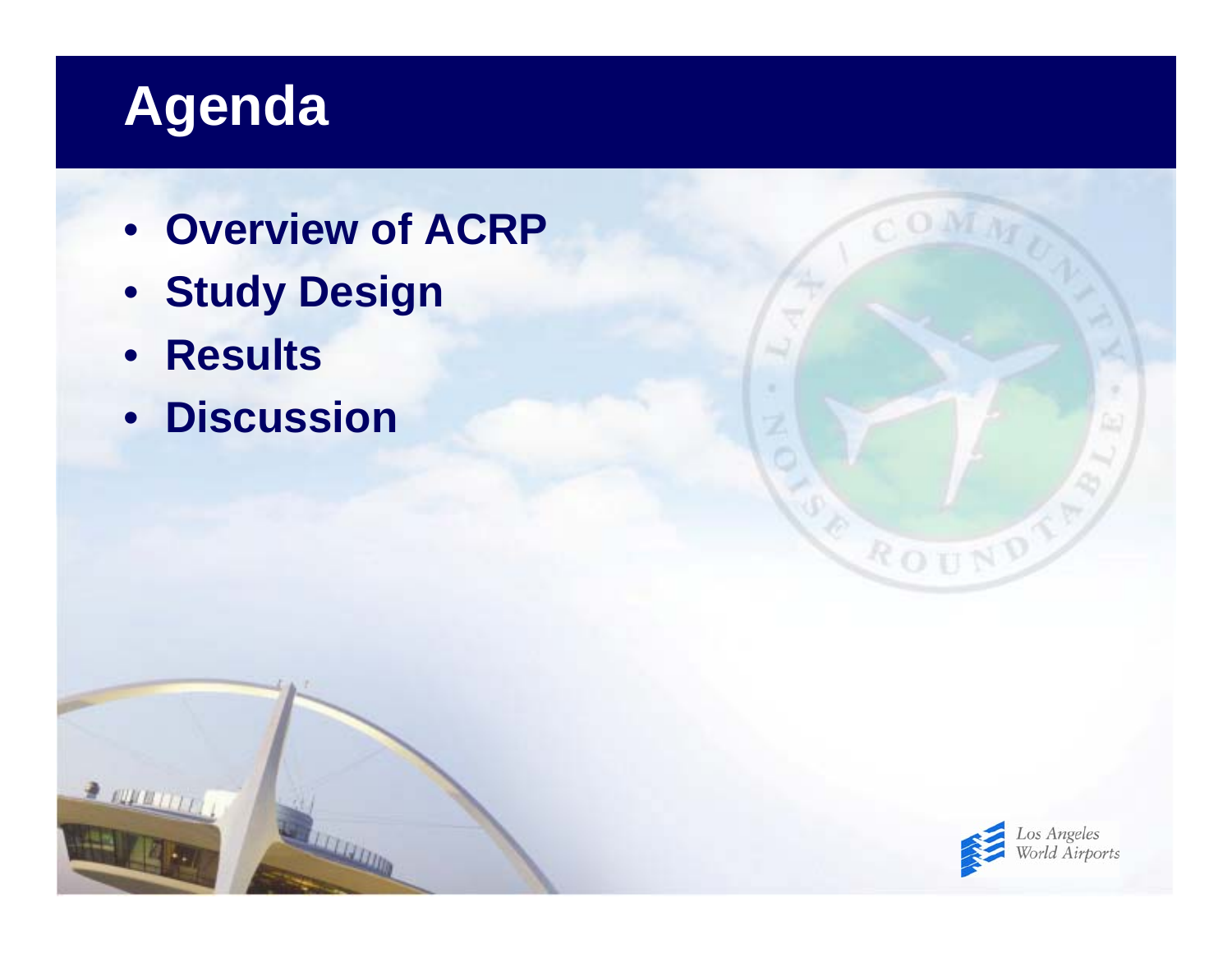#### **ACRP Synthesis 16: Compilation of Noise Programs Outside DNL 65**

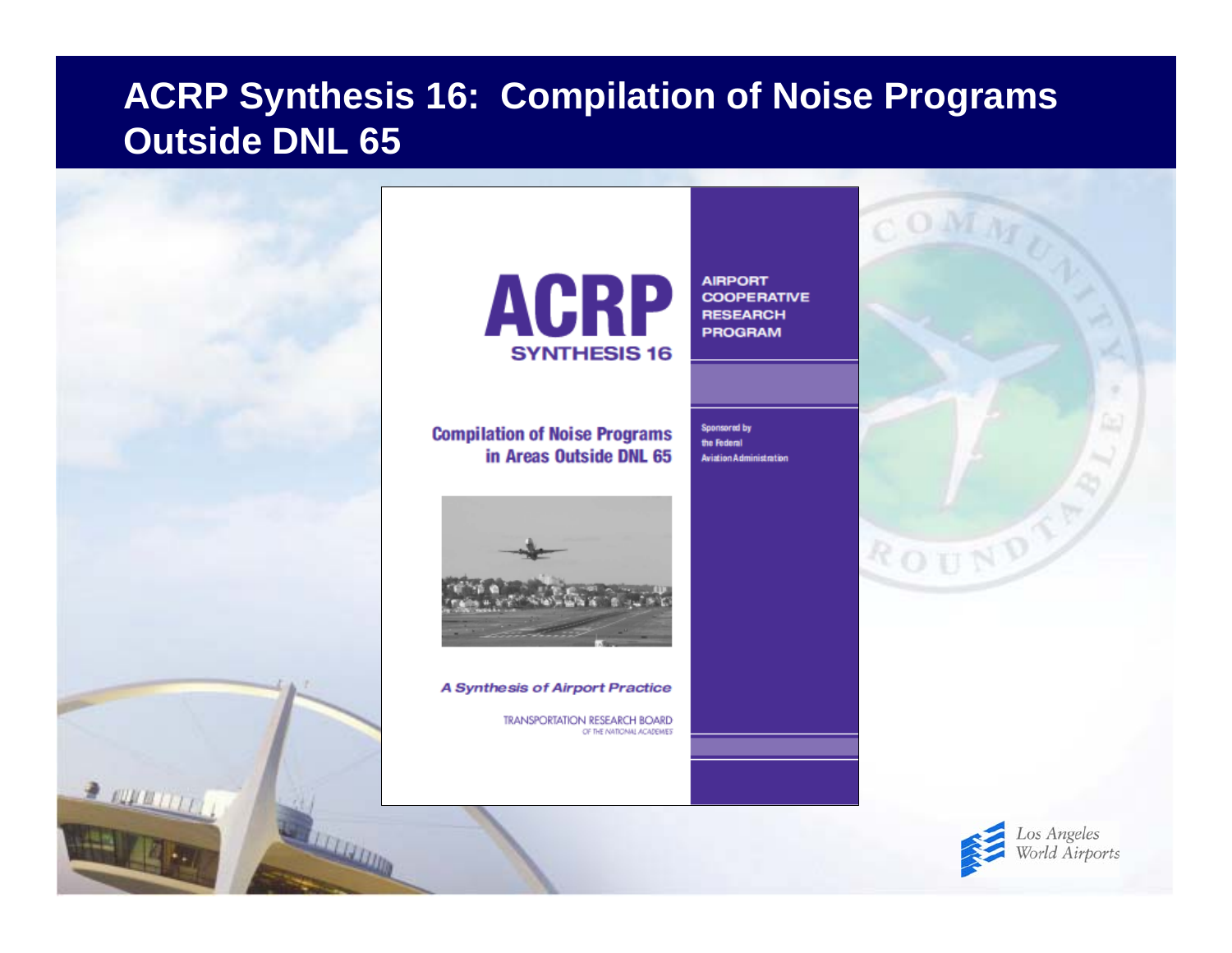### **Airport Cooperative Research Program (ACRP)**

- **ACRP carries out applied research on problems that are shared by airport operating agencies.**
- **Funded by FAA, administered by TRB:**
	- **Holland** Company **Funding in FY10 at \$15M**
- **ACRP Synthesis Program reports on current knowledge and practice and provides a compendium of the best practices:**
	- **Assemble documented information**
	- **Identify best practices**
	- **Identify all ongoing research**
	- **Learn what problems remain largely unsolved**

**Organize, evaluate, and document information**

**Disseminate the synthesis information**

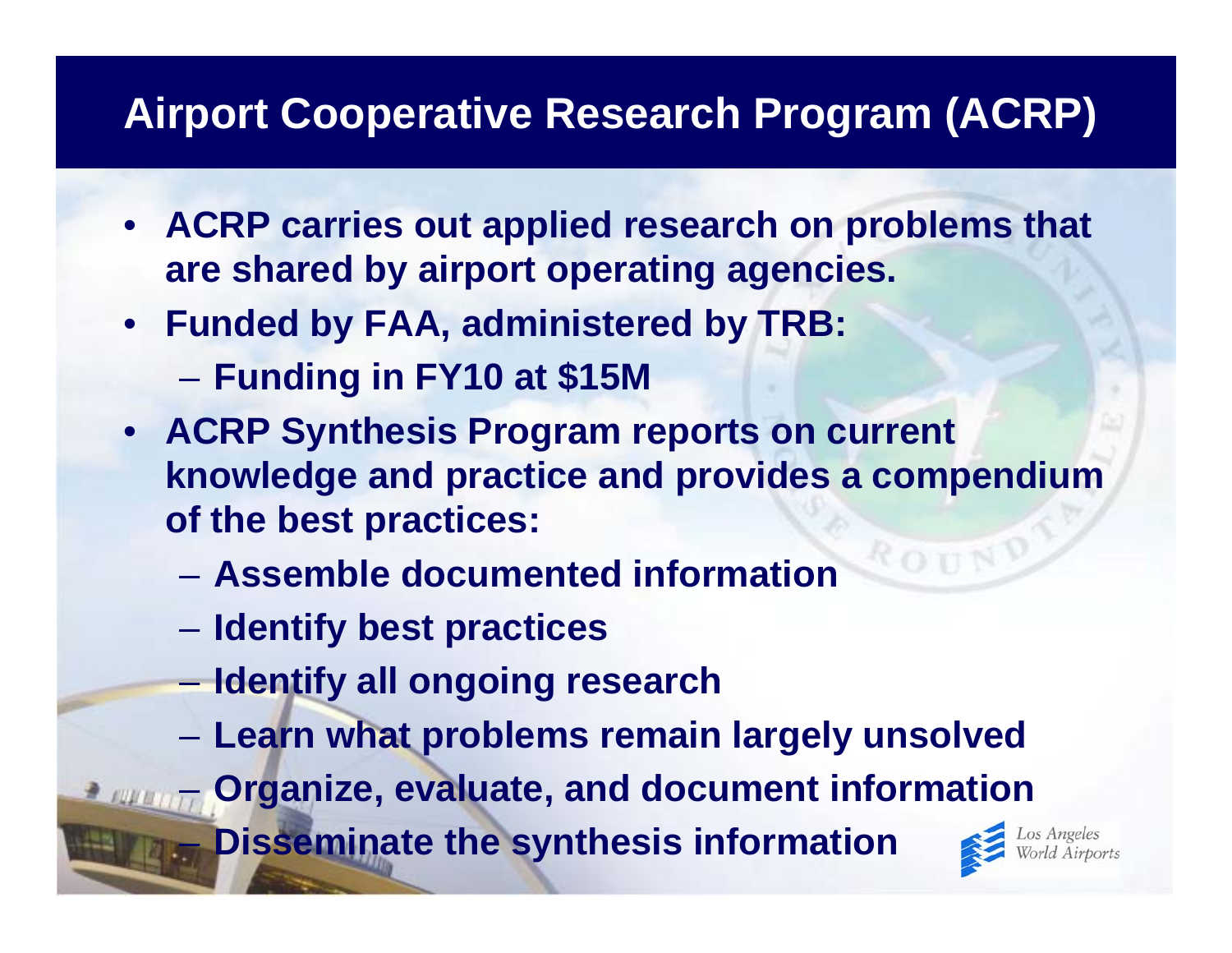# **ACRP Synthesis 16 Project Panel**

- •**TERESA ARNOLD, McCarran International Airport**
- •**MARK CLARK, Buffalo Niagara International Airport**
- $\bullet$ **PATRICIA DAVIES, Purdue University**
- •**CHRISTINE GERENCHER, Transportation Research Board**
- • **CHAD E. LEQVE, Minneapolis–St. Paul Metropolitan Airports Commission**
- •**JASON SCHWARTZ, Port of Portland (Oregon)**
- •**THEODORE SOLIDAY, City of Naples Airport Authority**
- •**SCOTT TATRO, Los Angeles World Airports**
- •**MARY L. VIGILANTE, Synergy Consultants, Inc., Seattle**
- •**VICKI CATLETT, Federal Aviation Administration (Liaison)**
- •**JOE DIPARDO, Federal Aviation Administration (Liaison)**
- $\bullet$  **JESSICA STEINHILBER, Airports Council International–North America**

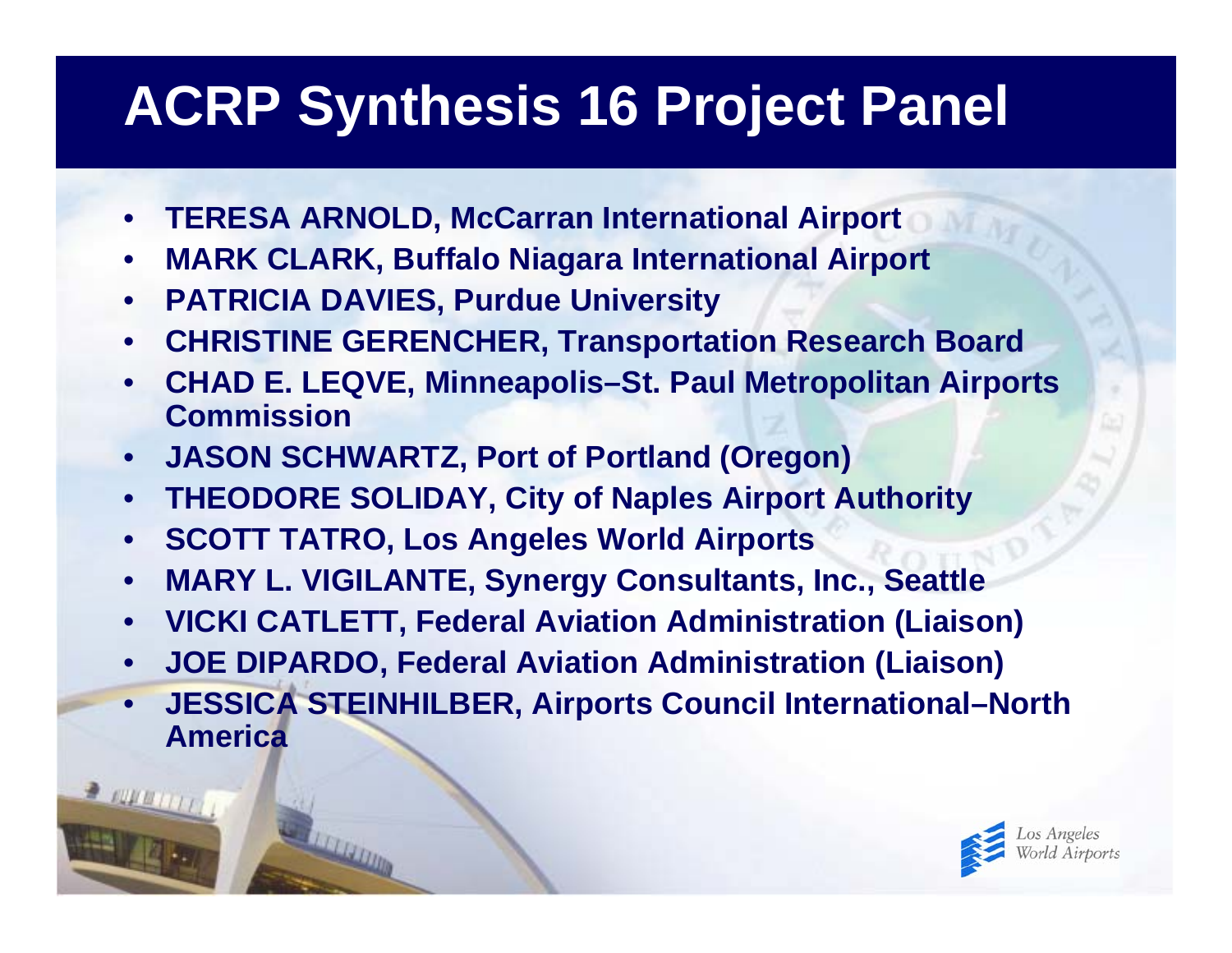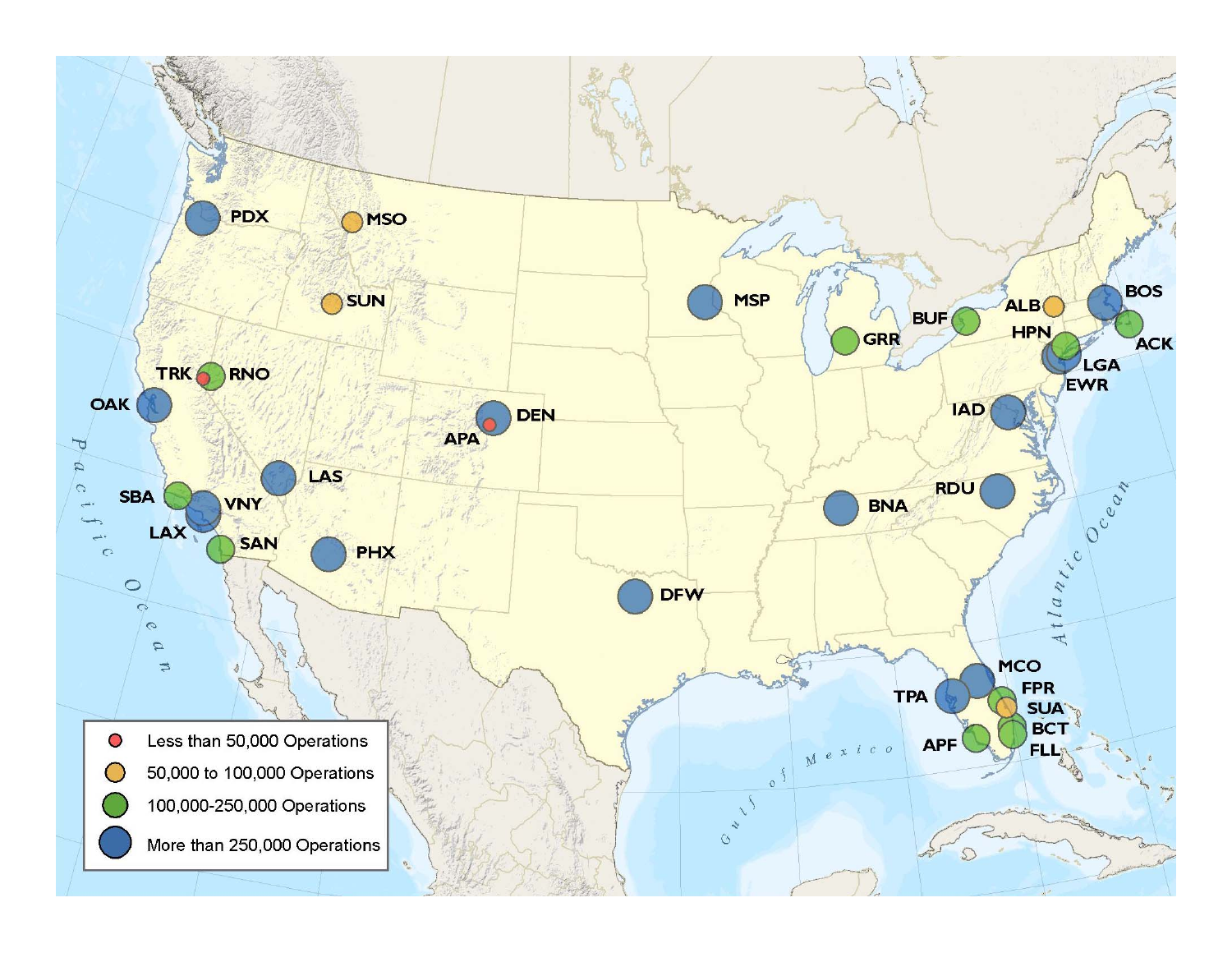### **Five General Questions**

- **How important are noise concerns outside DNL 65 for your airport?**
- **What methods does your airport use to minimize noise outside DNL 65?**
- **What is your motivation for addressing noise outside DNL 65?**
- **What percent of your noise complaints come from people who live outside DNL 65?**
- **What kind of outreach tools do you use to communicate with people exposed to noise Francoutside DNL 65?**

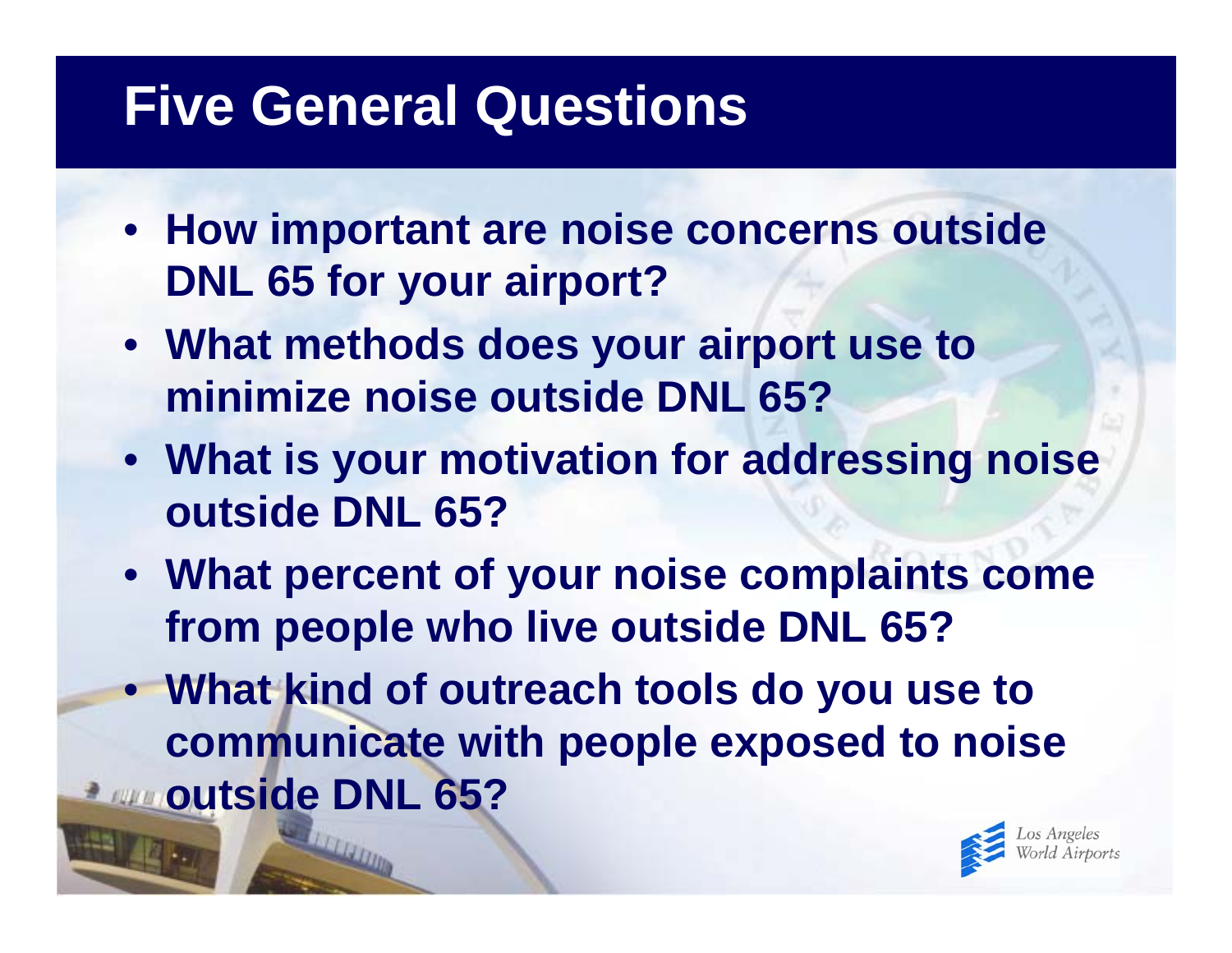### **How important are noise concerns outside DNL 65 for your airport?**

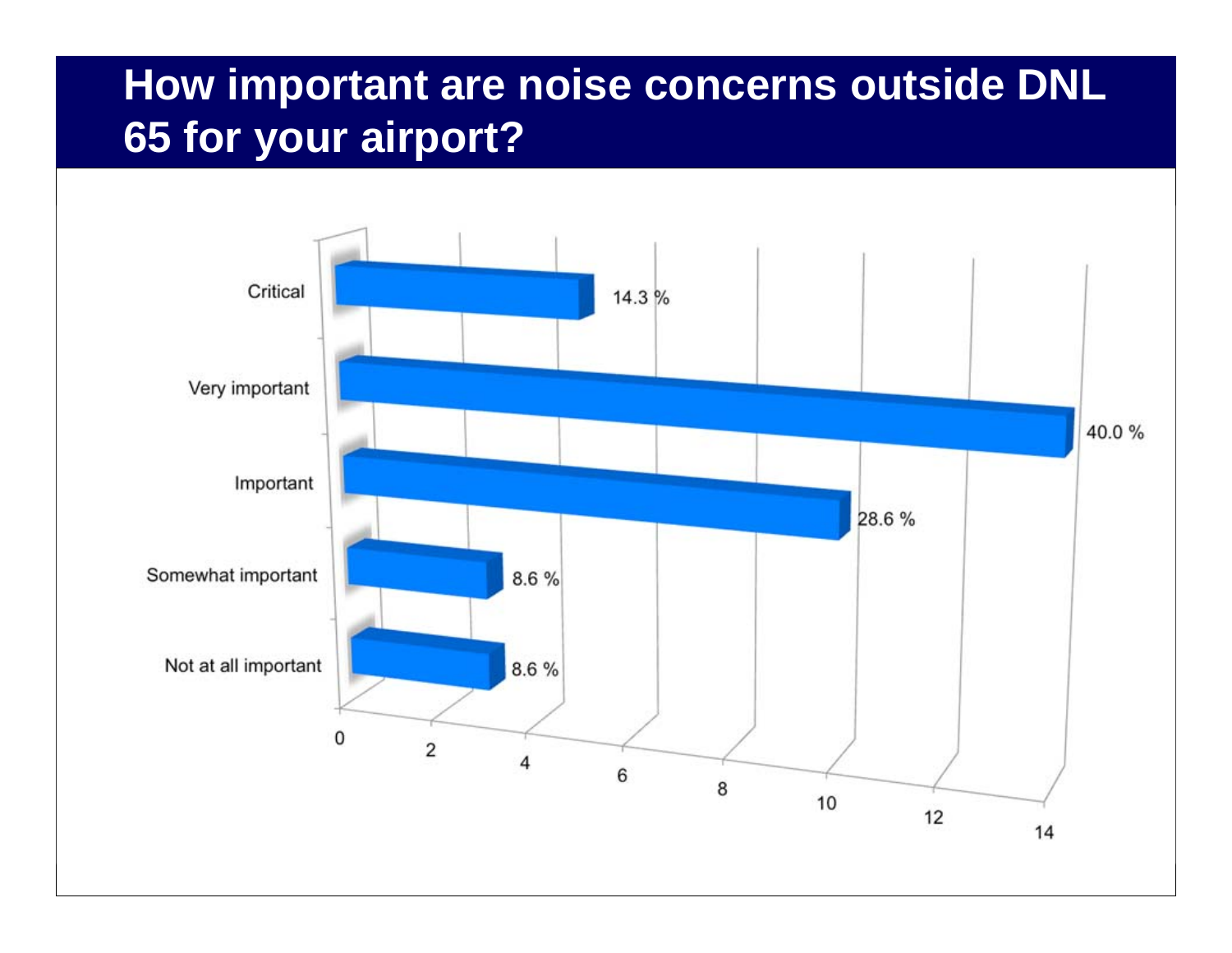#### **What methods does your airport use to minimize noise outside DNL 65?**

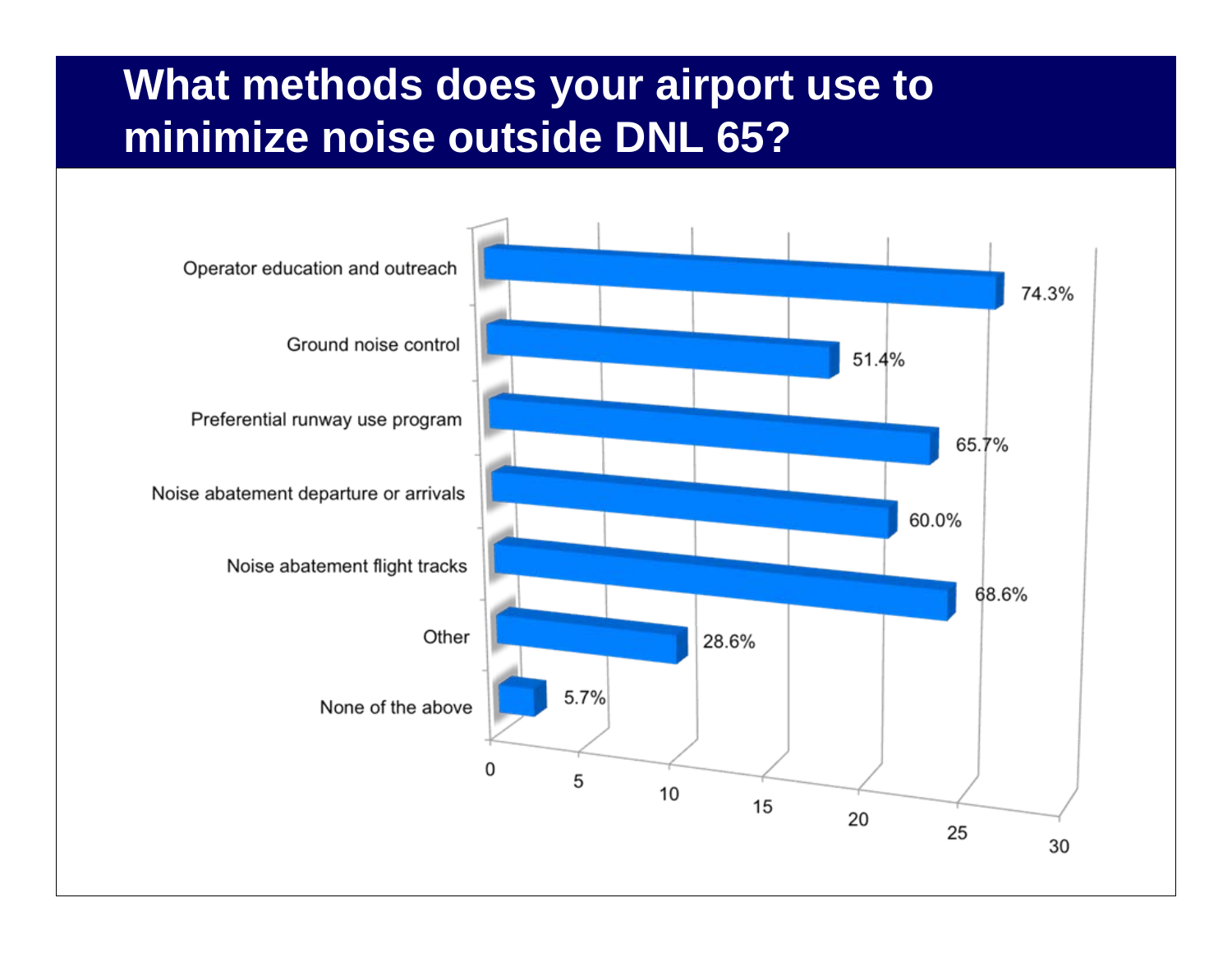#### **What is your motivation for addressing noise outside DNL 65?**

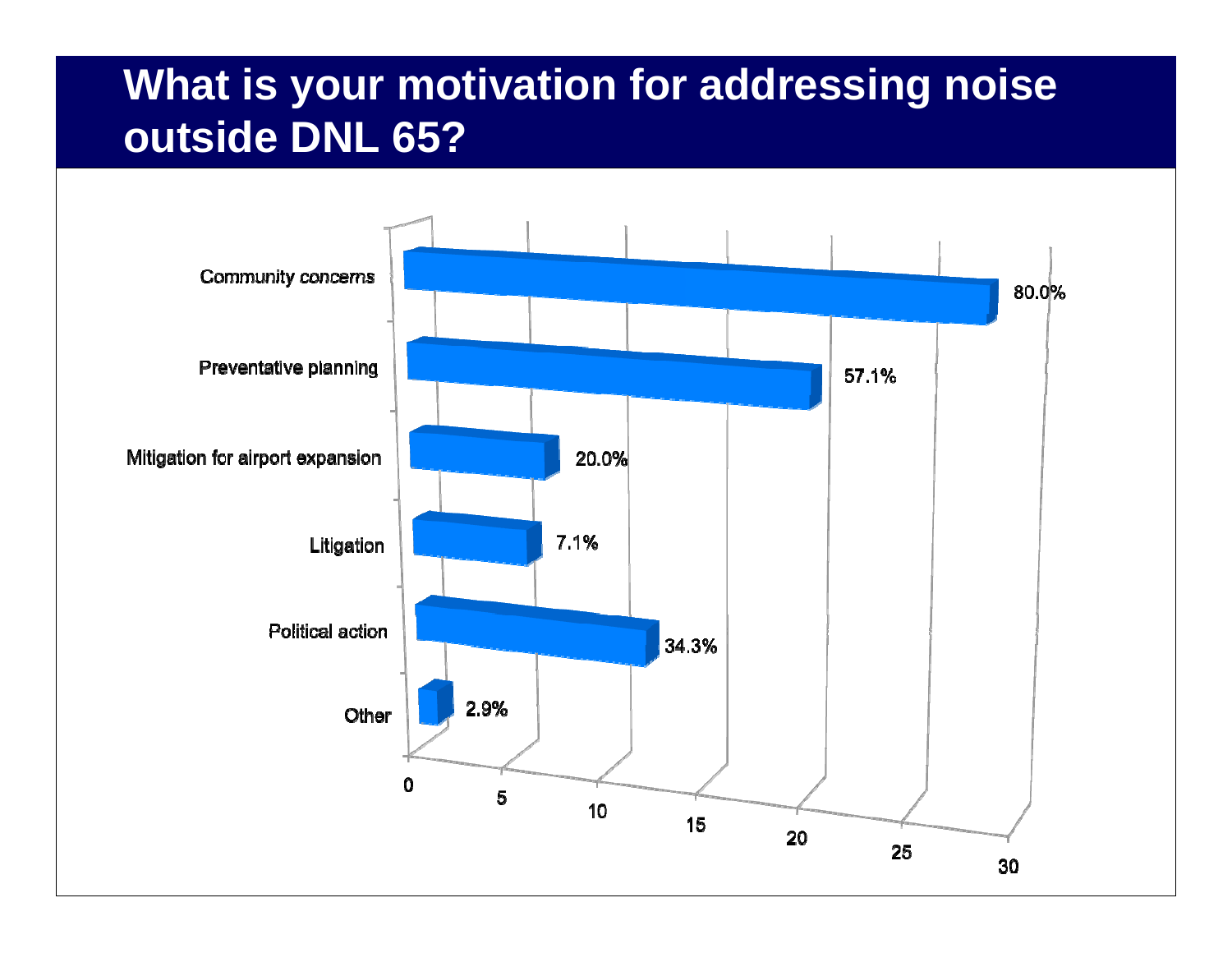#### **What percent of your noise complaints come from people who live outside DNL 65?**

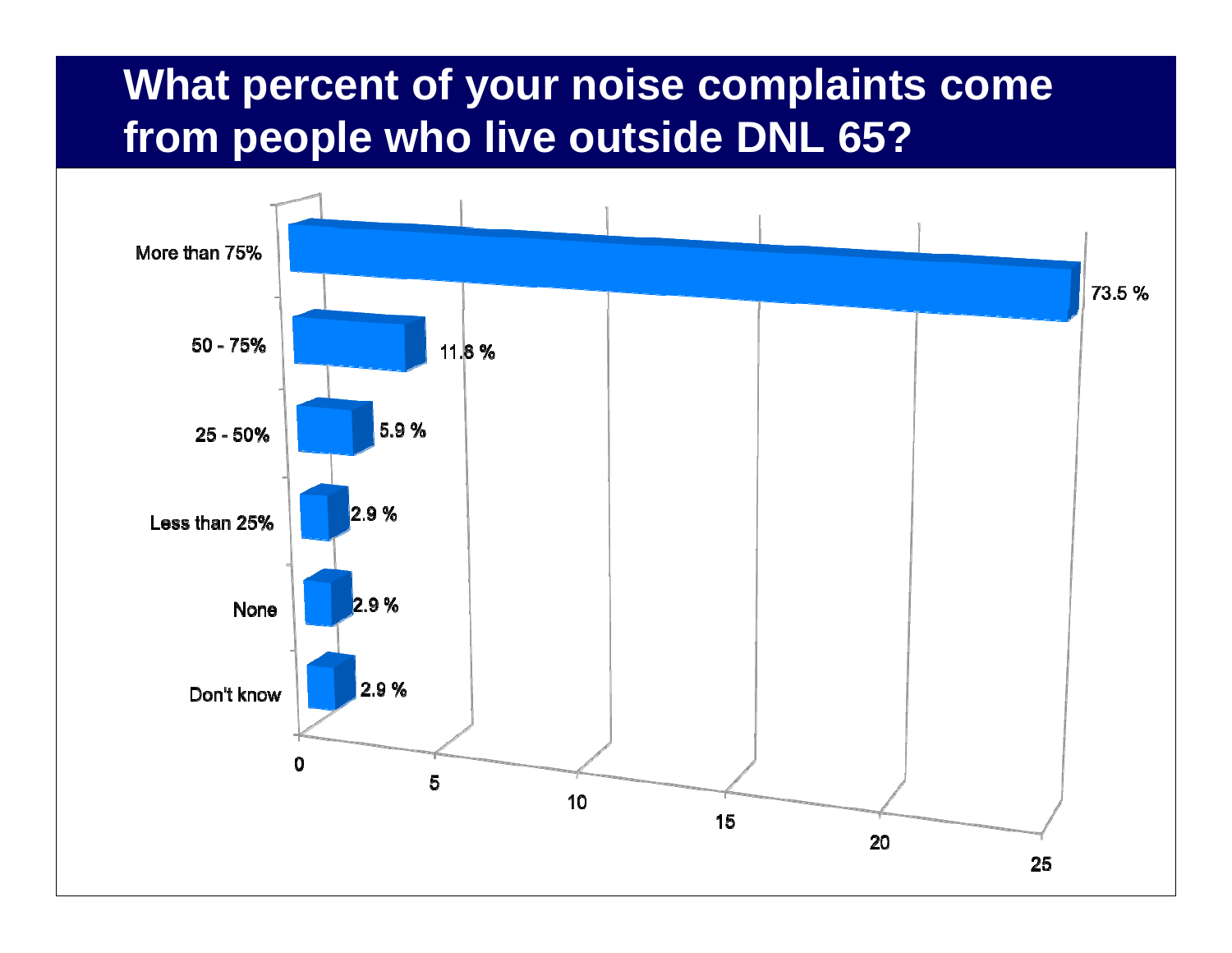#### **What kind of outreach tools do you use to communicate with people exposed to noise outside DNL 65?**

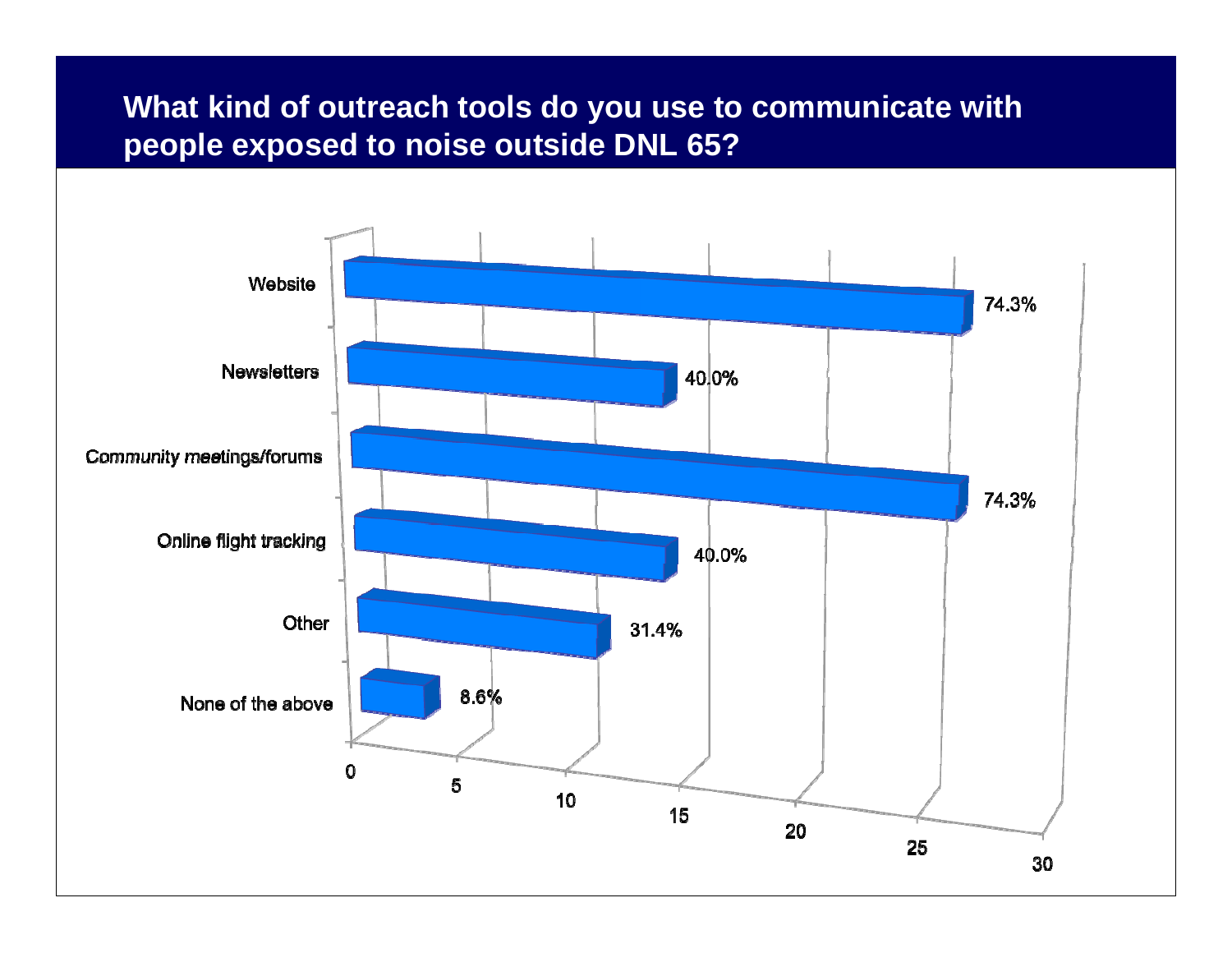### **Conclusions**

- **83% of respondents indicated that noise issues outside DNL 65 were "important," "very important," or "critical" to their airport.**
- **The most common ways to minimize noise outside DNL 65:**
	- **operator education and outreach (74%)**
	- **noise abatement flight tracks (69%)**
	- **Hart Committee preferential runway use programs (66%)**
	- **noise abatement departure or arrival procedures (60%)**
	- –**ground noise control (51%)**

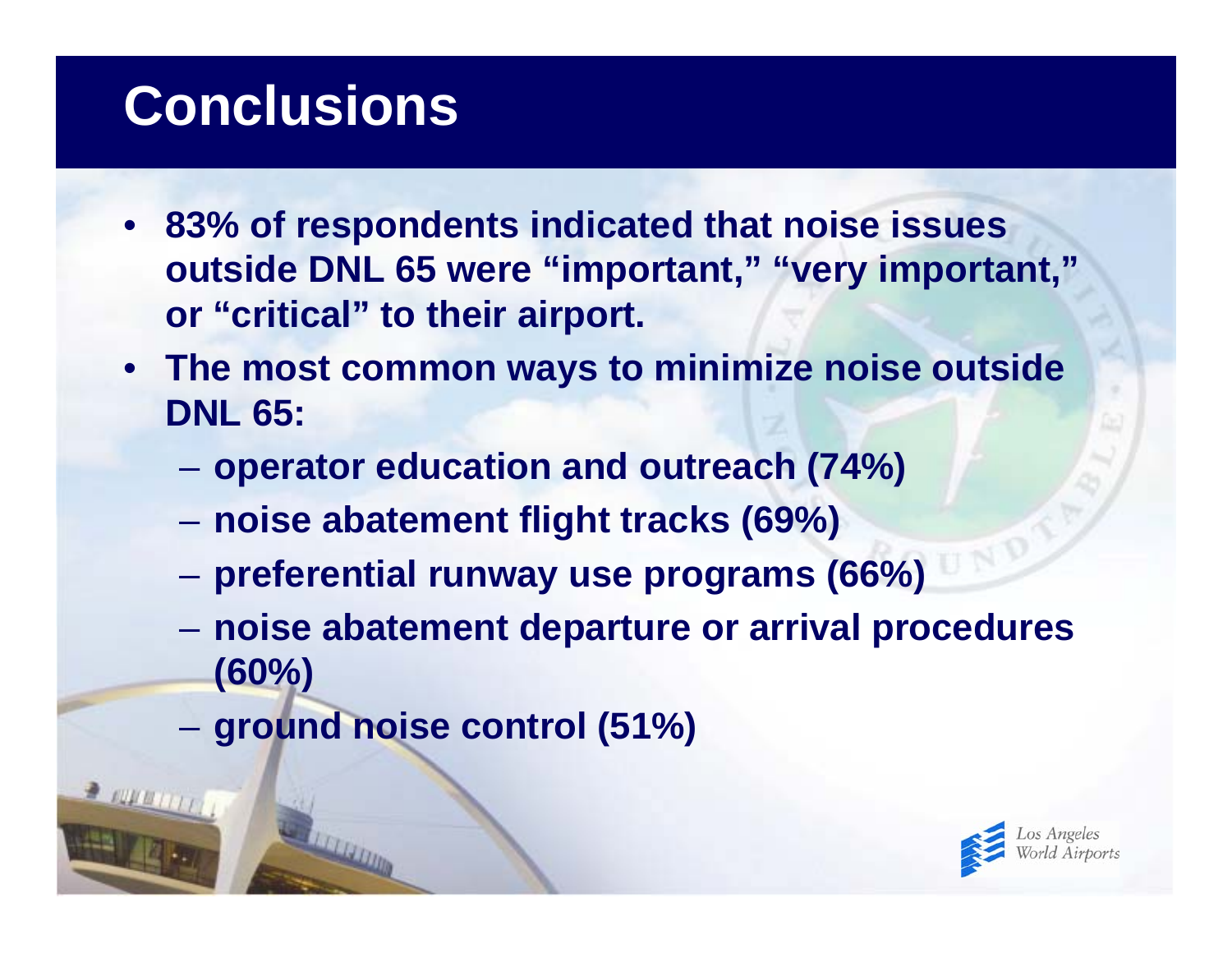# **Conclusions (continued)**

- **"Community concerns" were indicated by 80% of respondents as the motivation for addressing noise outside DNL 65.**
- **74% of respondents indicated that more than threequarters of their noise complaints came from people who live outside DNL 65.**



ROU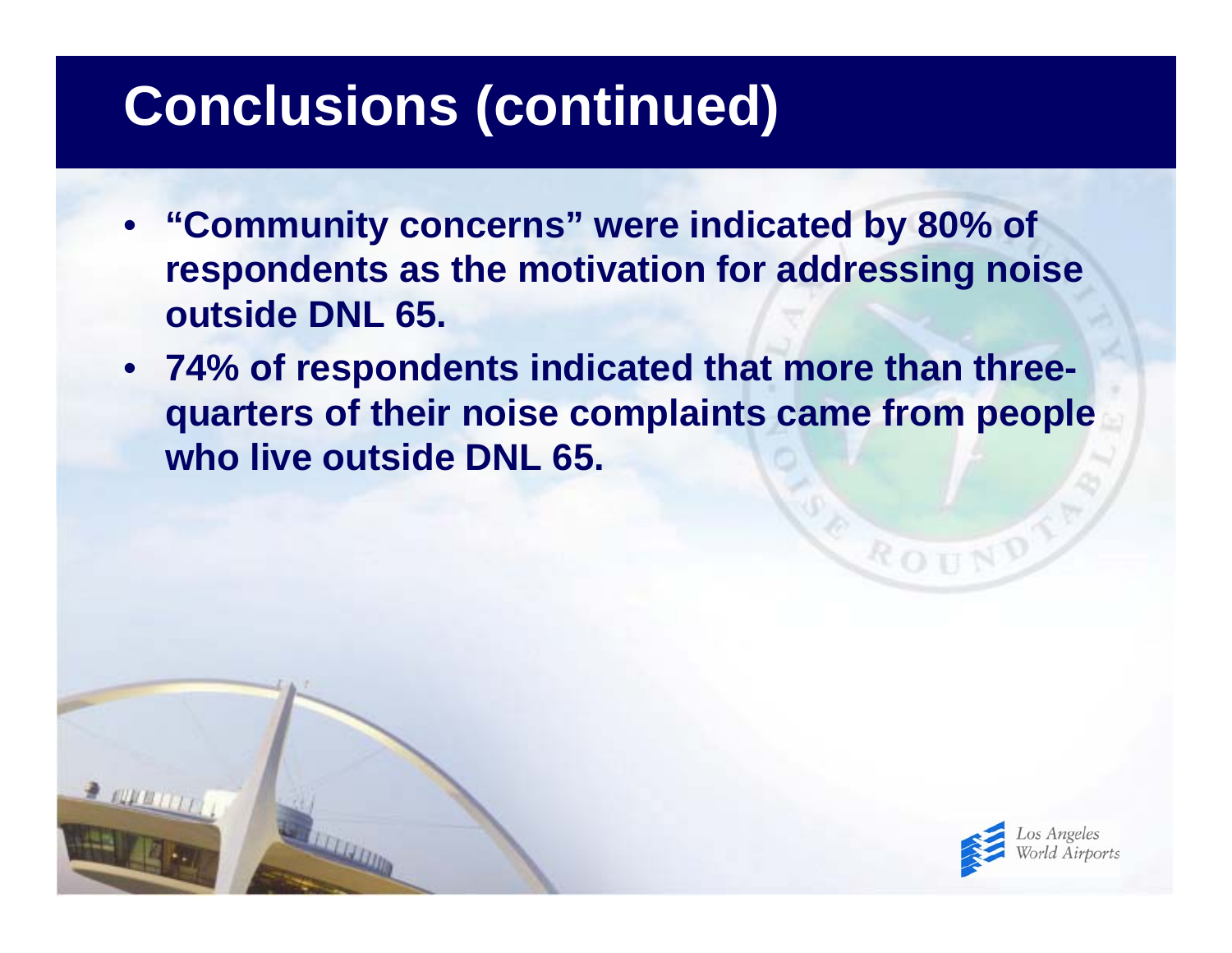### **Questions for consideration**

- **How far outside DNL 65 can meaningful improvements be made? What is the cost?**
- **What are the major barriers to implementing a lower threshold of land use compatibility? If land use decisions are local, what meaningful role federal policy play?**
- **Should there be priorities for consideration of measures outside DNL 65 (i.e., operational measures v. mitigation)?**